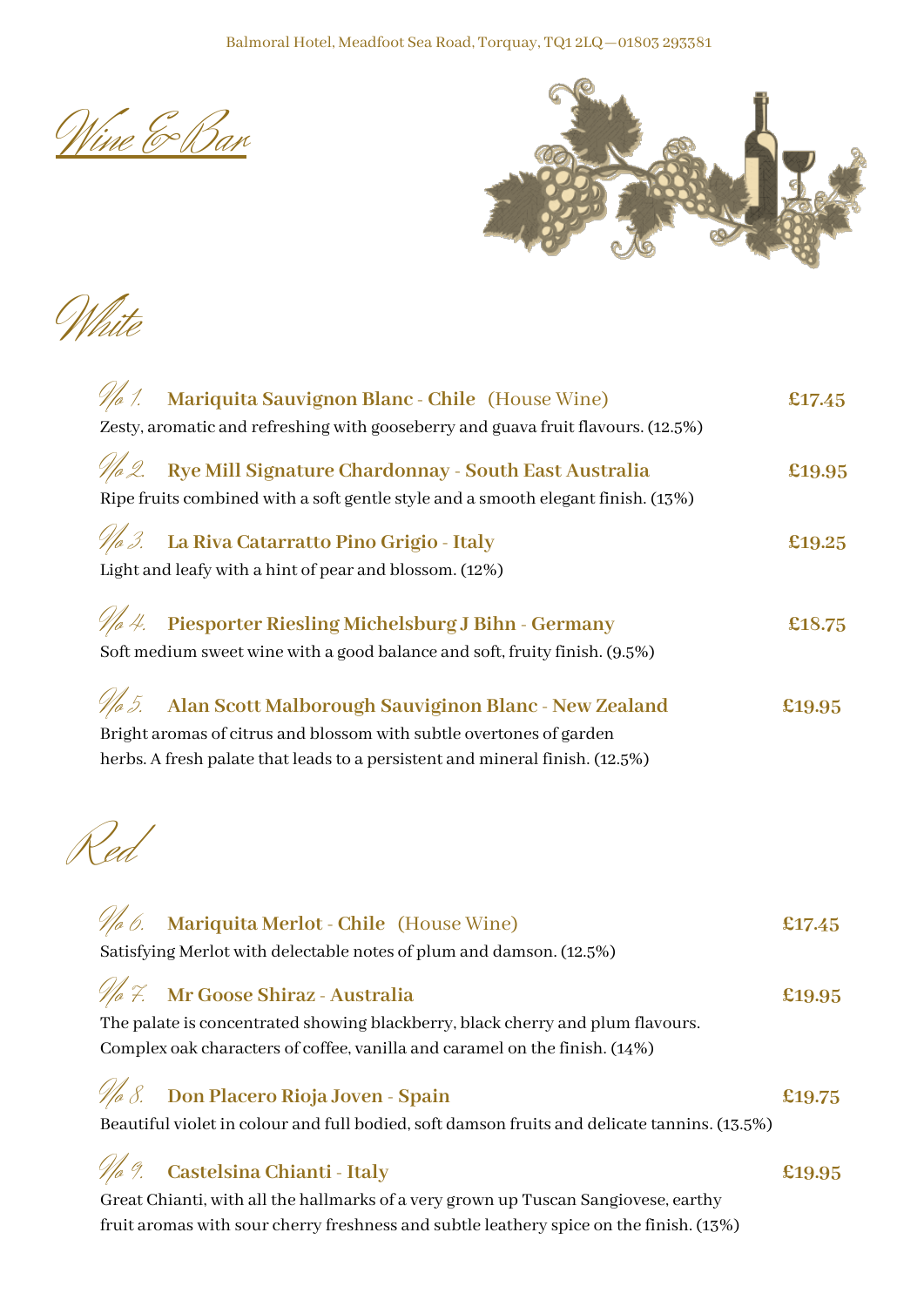No 10. **Chacabuco Malbec - Argentina £19.95**

Soft and elegant with spicy fruit flavours with great concentration and length. (14%)

Rose



## No 13. **Prosecco Di Maria Rosato Rose £20.95** Pale rose colour, elegant and intense bouquet. Dry, soft and well-balanced on the palate. (11%)

## No 14. **Prosecco Di Maria DOC £19.95**

Floral aromatics, pear and melon flavours and a crisp acidity. (11%)

Champagne

No 15. **Balmoral House Champagne - France £35.95** A light, elegant Champagne with soft, full flavour and consistent mousse. Good balance and age. (12%)